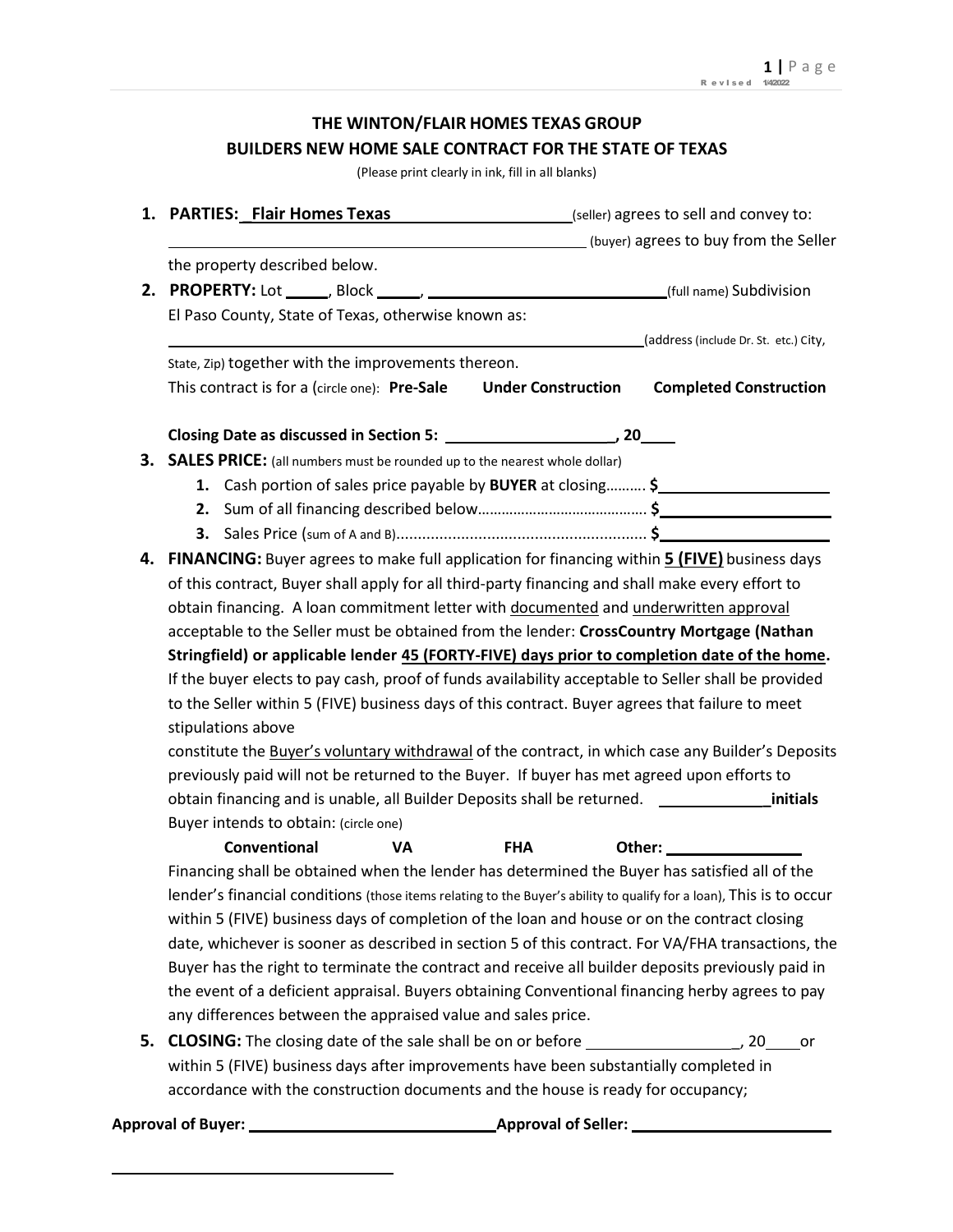OR within 5 (FIVE) business days after objections to the title have been cured, whichever date is sooner. If either party fails to close this sale by the Closing Date, the non-defaulting party shall be entitled to exercise the remedies available. At closing, Seller shall furnish tax statements showing no delinquent taxes and a Special Warranty deed conveying good and indefeasible title showing no additional exceptions other than those normally permitted. Seller's obligation to complete all improvements shall survive closing.

- **6. BUILDER DEPOSIT:** Buyer shall remit  $\frac{2}{3}$  as builder's deposit with (seller): Flair **Homes Texas** at 6300 Escondido Dr., El Paso, TX upon execution by both parties. Additional builder deposit of **\$** shall be remitted by the Buyer with the builder on or before **, 20** . NO BUILDER DEPOSIT IS REFUNDABLE UNLESS OTHERWISE STATED HEREIN. If the buyer fails to deposit the builder's deposit as required by this contract, the contract is void.
- **7. TITLE POLICY:** Seller shall furnish to Buyer an Owner's Policy of Title Insurance issued by **Great Western Abstract and Title Company** in the amount of the sales price to insure buyer against loss under the provisions of the title policy, subject to the promulgated exclusions and exceptions (including existing building and zoning ordinances). \*\***You are here advised that the title company is owned, in part, by Jack Winton and Herschel Stringfield of which the seller herein is a subsidiary. Such ownership interest will not affect your rights under any title insurance policy that will be issued to you by the title company.**
- **8. CONSTRUCTION DOCUMENTS:** For pre-sale and under construction homes, all improvements shall be completed with due diligence in accordance with plans and specifications, finish-out schedules or allowances approved by the parties and any other change orders hereafter agreed to by the parties in writing (all called construction documents). Buyer approval of the construction plan and "items and allowances" is required for new construction or incomplete construction. The buyer herby agrees that timely review and approval of construction documents, when applicable, is required to conform to the construction schedule (refer to section 11). In the event that approval of the plans is delayed to the extent that the construction schedule is affected, the start/completion dates shall be revised. Change orders that affect the completion date will require a contractual change to the completion and closing dates. **initials**
- **9. COST ADJUSTMENTS: Increases in costs resulting from Change Orders or items selected by the buyer which exceed the allowances specified in the Construction Documents shall be paid by the buyer at the time of signing the Change Order(s) or purchase of additional items. All payments made towards change orders are non-refundable in the event this contract does not close, whether by default by buyer, or seller, or by mutual termination. Refer to the contract addendum for other requirements in processing Change Orders.**
- **10. HOMEOWNERS ASSOCIATION:** As a purchaser of property in the residential community in or where the property is located, you (circle one): **ARE, ARE NOT** obligated to be a member of the property owner's association. Restrictive covenants governing the use and occupancy of the property and a dedicatory instrument governing the establishment, maintenance, and operation of this residential community have been or will be recorded in the Real Property Records of the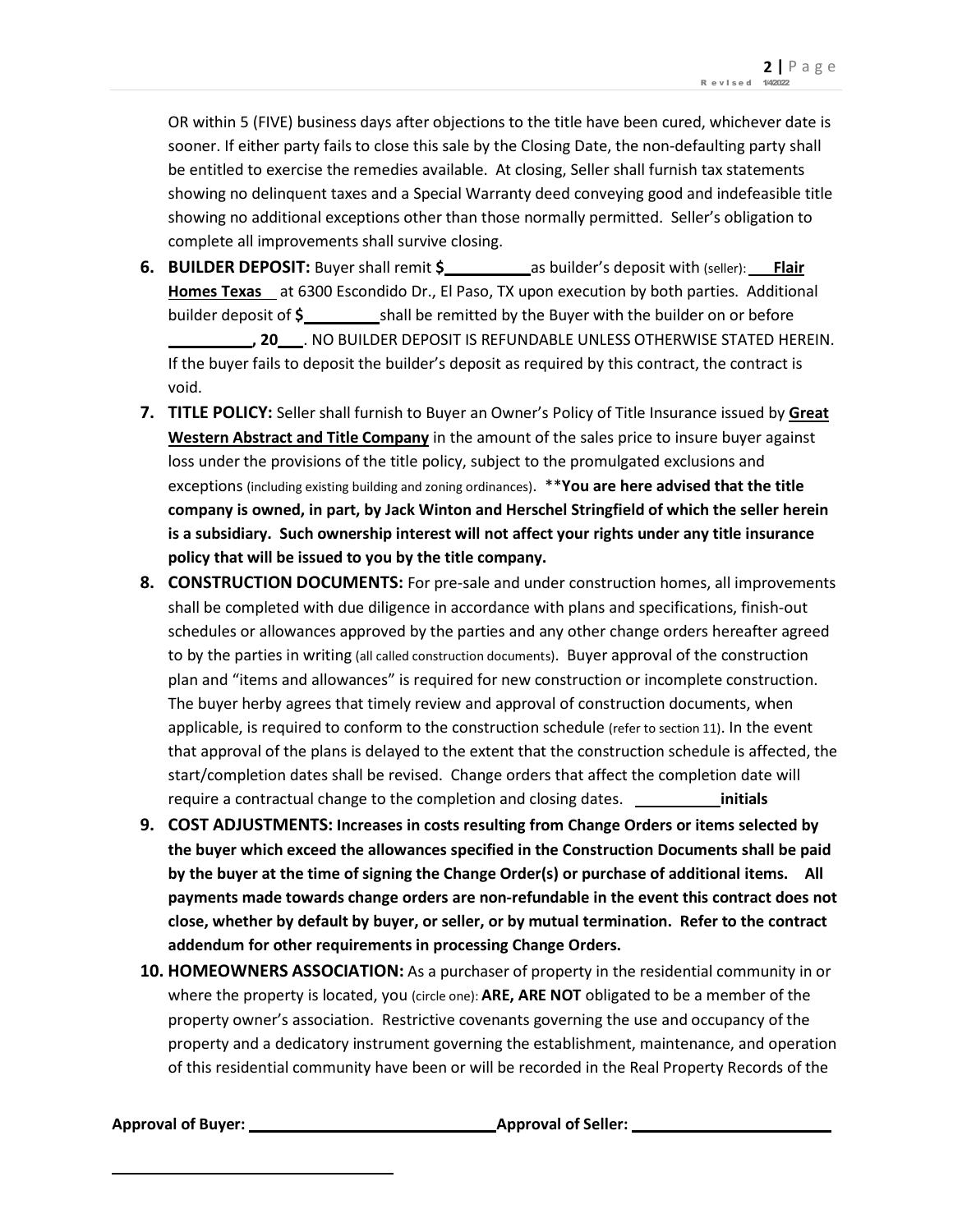county in which the community property is located. If required by the Association, you will be obligated to pay assessments to the property owner's association. The amounts of the assessments are subject to change. Your failure to pay the assessments could result in a lien on the property and foreclosure. Copies of the dedicatory instrument may be obtained from the county clerk. Buyer has received the restrictive covenants: **initials**

- **11. BUYER'S SELECTIONS:** Buyer's selections, if applicable, will conform to the Seller's Normal standards and will not, in the Seller's judgment, adversely affect the marketability of the property. Buyer will make required selections within 5 (FIVE) business days after receipt of notice from the Seller. Refer to "Items and Allowances" for Buyer selections (if applicable). **For pre-sale homes, buyer agrees that all selections of materials and processes will be complete no less than 60 (SIXTY) days prior to closing. initials**
- **12. COMPLETION:** Construction shall commence no later than **, 20 , 20 , 20** , or within 10 (TEN) business days after approval of the construction plan, construction loan, and obtaining the building permit, whichever is later. Subject to the start date for construction, the improvements shall be completed in accordance with the Construction Documents and be ready for occupancy no later than *\_\_\_\_\_\_***, 20** or delayed in accordance with the number of days that the Start date is delayed. The improvements shall be deemed to be substantially completed upon the earliest of either the issuance of a certificate of occupancy by a governmental entity or the date of the occupancy by the buyer. If a delay in construction is caused by reason of the Buyer's acts or omissions, Buyer agrees to pay Seller for the carrying costs of the construction loan. Provided the seller has exercised reasonable and continued diligence, construction delays caused by acts of God, fire, other casualty loss, strike, boycotts, or materials availability, shall automatically extend the completion date for such delays.
- **13. WARRANTIES:** In addition to the warranties provided by the manufacturers of the various components and equipment included with the home, the seller provides a two year warranty for defects in materials and workmanship for all items related to the home, excluding landscaping. Landscaping has a 60 (SIXTY) day warranty. In addition to the two year warranty, the seller also provides additional warranties as described in the Bonded Builders Home Warranty, BB-W602. BB-W602 including the following coverage:
	- **1. Two years for defects in electrical, plumbing, and mechanical systems**
	- **2.** Ten years for major structural defects

Buyer acknowledges, understands, and agrees:

- **1.** By signing this contract, buyer is waiving any claim under the theory of implied warranty of good and workmanlike construction and that such implied warranty to the extent it exists in Texas, is expressly replaced by the terms of the limited warranty provide under this contract
- **2.** The limited warranty specified in BB-W602 and the Two Year Seller Warranty is the only warranty.
- **3.** Maintenance is required by the homeowner to ensure proper performances of improvements for the limited warranty to remain in effect. *winder* initials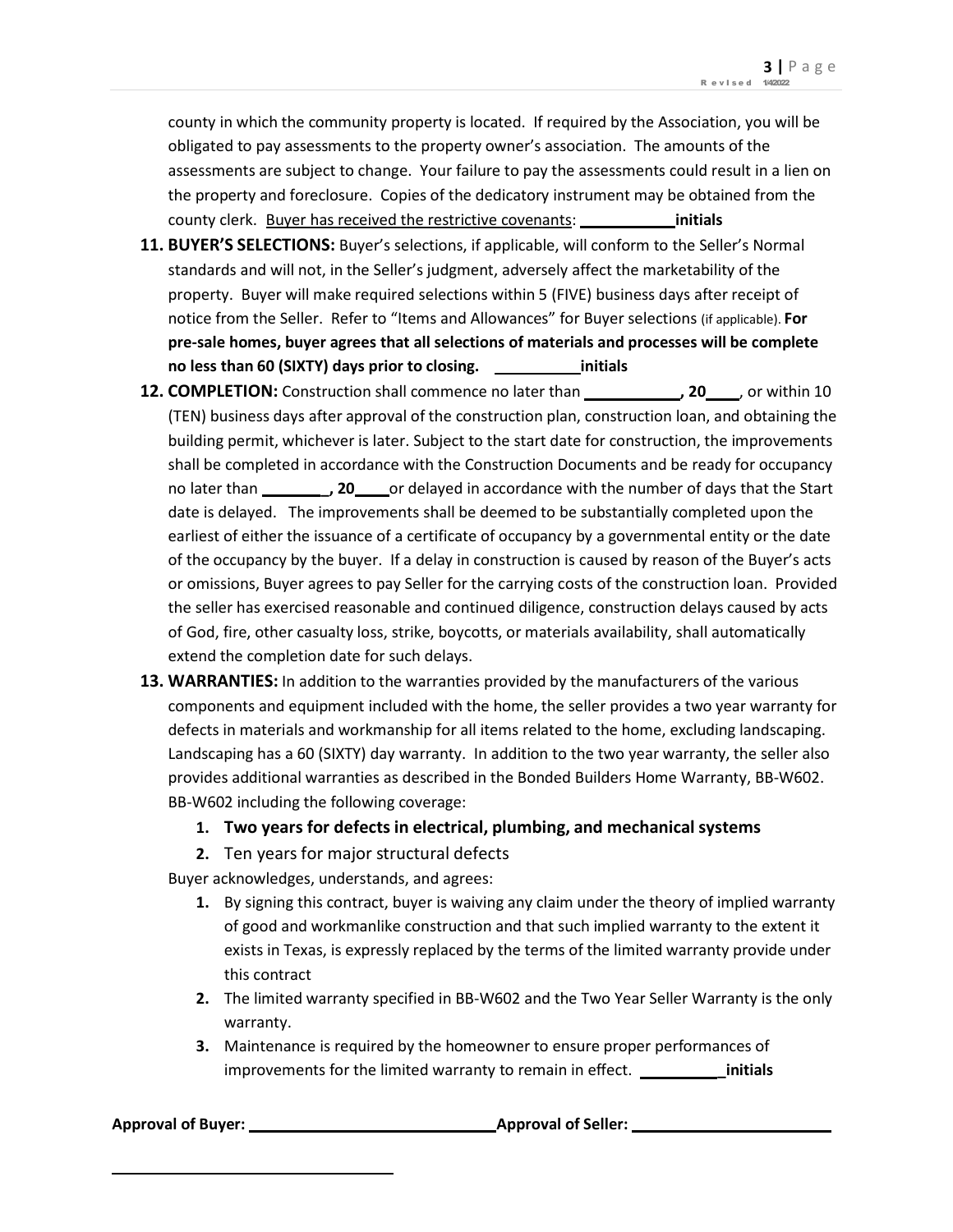- **14. INSULATION:** As required by the Federal Trade Commission regulations, the information relating to the insulation installed or to be installed in the home being purchased under the contract is as follows:
	- **1.** Exterior walls for living areas insulated with blown in blanket system (BIBS) to a thickness of 3.5 inches, which yields an R-Value of 15.
	- **2.** Ceilings in the living are: insulated with blown fiberglass to a thickness of 13.8 inches, which yields an R-Value of 38.
	- **3.** Floors in living areas over unconditioned space (other than slab): insulated with blown fiberglass to a thickness of 8 inches for an R-Value of 30.
	- **4.** All R-Values are based on information provided by the manufacturer of the insulation.
- **15. CONSTRUCTION MATERIALS/SUBCONTRACTORS:** The buyer agrees that the selection of materials/products and subcontractors shall be the responsibility of the seller. **\_\_\_\_\_\_\_\_\_\_\_\_\_ initials**
- **16. POSSESSION:** Seller shall deliver possession to the buyer after **Closing and Funding**
- **17. SALES EXPENSES:** To be paid at closing if using preferred lender listed in Section 4
	- **1.** Seller shall pay all related expenses associated with buyer's closing costs, prepaid items and other loan and closing fees associated with the buyer's financing described below. In the event that the buyer elects to use alternate financing, the seller will pay up to 1% of the lesser of the original sales price or base loan amount towards closing costs. Any alternate financing must be agreed upon in writing by both parties. Given financing is obtained with the agreed upon preferred lender, **CrossCountry Mortgage (Nathan Stringfield).**

**2.** It is understood and agreed upon that the buyer is NOT required to use Preferred Lender for financing as a condition for purchase. Buyer may obtain financing from any qualified lending institution. Broker and/or real estate agent along with the buyer are aware and acknowledge the provision above. Seller's expense: Lender completion requirements, releases of existing loan(s) including prepayment penalties and recording fees; tax statements; preparation of deed; one-half escrow fee; other expenses stipulated to be paid by seller when specified in this contract

**3.** Buyer's expenses paid for by seller shall include: Expenses incident to the loan(s) obtained by buyer, i.e., application, appraisal, commitment fee, survey costs, recording fees, endorsements required by lender, mortgagee title policy, loan-related inspection fees, credit reports, tax deletion, EPA endorsements, final compliance inspection, loan related expenses, (appraisals, one-half of escrow fee, preparation of loan documents, courier fee, repair inspections, underwriting fee, wire transfer fee, delivery fee, tax service and research fee), any legal fees associated with the closing which are normally paid by the buyer, pre-paid items (premiums for flood and hazard insurance, reserves deposited for insurance, ad valorem taxes and special governmental assessments) not to exceed 4 months' worth of expenses (taxes or insurance) for escrow no discount or loan buy down fees will be considered as part of the seller paid costs; also including any other expenses stipulated to be paid by buyer when specified in this contract.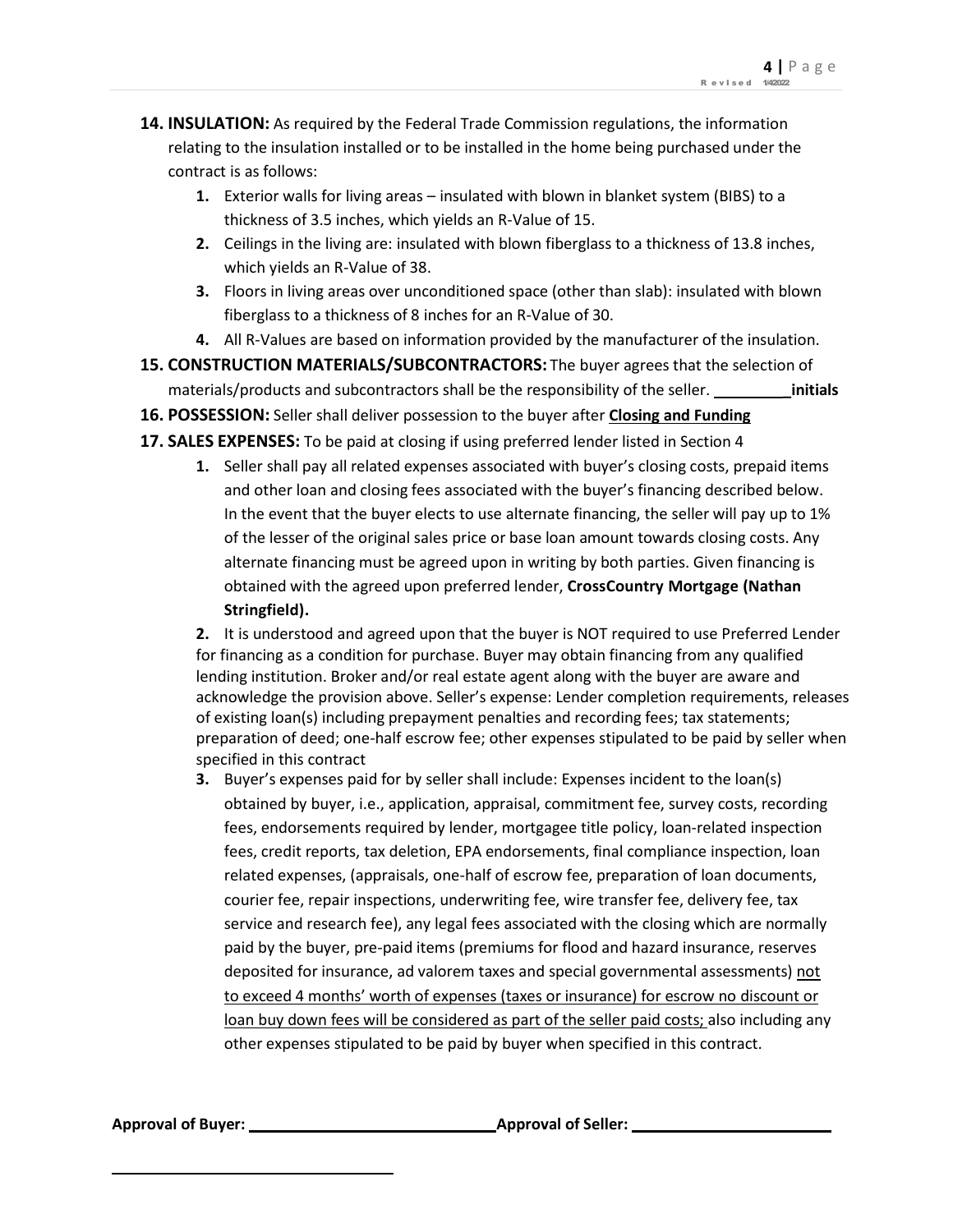- **4.** Seller agrees that the closing costs constituted in this section are for normal and customary expenses only. The rate must be "Par" or no cost added. Any rate buy downs or additional fees not covered above must be selected and paid for by the buyer regardless of closing cost contributions.
- **18. PRORATIONS AND TAXES:** Current taxes, any rents and property owner association dues, maintenance fees and assessment shall be prorated through the Closing Date.
- **19. CASUALTY LOSS:** If any part of the property is damaged or destroyed by fire or other casualty loss, Seller shall restore the property to its previous condition as soon as reasonably possible. In any event, by the Closing Date, if the Seller is unable to do so without fault, Buyer may either (a) terminate this contract, receiving the Builder Deposit, or (b) extend the time for performance as needed and the Closing Date will be extended accordingly.
- **20. DEFAULT:** If Buyer fails to comply with this contract, Buyer shall be in default. Seller may either enforce specific performance; seek such other relief as may be provided by law, or both. Seller may instead terminate this contract and receive the Builder Deposit as liquidated damages thereby releasing both parties from this contract. If Seller is unable, without fault, to make any non-casualty repairs or deliver the property as agreed, Buyer and Seller may either extend the time for performance up to 30 (THIRTY) days along with the Closing Date, or terminate this contract as the sole remedy and receive the Builder Deposit thereby releasing both parties from this contract.
- **21. REPRESENTATIONS:** Seller represents that as of the Closing Date there will be no liens, assessments, or other security interests against any of the property, which will not be satisfied out of the sales price unless securing payment of any loans being assumed by the Buyer. If any representation in this contract is untrue on the Closing date, the Buyer may terminate this contract and receive the Builder Deposit. All representations contained in this contract and an agreement for mediation shall survive closing.

### **22. DISPUTE RESOLUTION:**

- **1.** Mediation: It is agreed and understood that should any dispute arise between the parties relating to this transaction, the parties will attempt in good faith to resolve it by mediation in accordance with the rules of the Texas Arbitration Mediation Services, Inc. or in the event the parties agree, some other profession mediation service. Each party agrees to pay their own attorney's fees and expenses of the mediation
- **2.** Arbitration: Any and all disputes arising out of this contract which are not resolved by mediation shall be submitted to arbitration under the Federal Arbitration Act. The arbitration shall take place in El Paso County, Texas with an arbitrator who is agreed upon by both parties. A judgment upon the award rendered by the arbitrator may be entered by any court having proper jurisdiction. The prevailing party is entitled to recover its attorney fees and expenses for the arbitration proceeding or as awarded by the arbitrator.
- **23. SELLER'S RIGHT OF TERMINATION:** Seller reserves the right to unilaterally terminate this agreement at any time, with or without cause. In the event Seller exercises this right, all items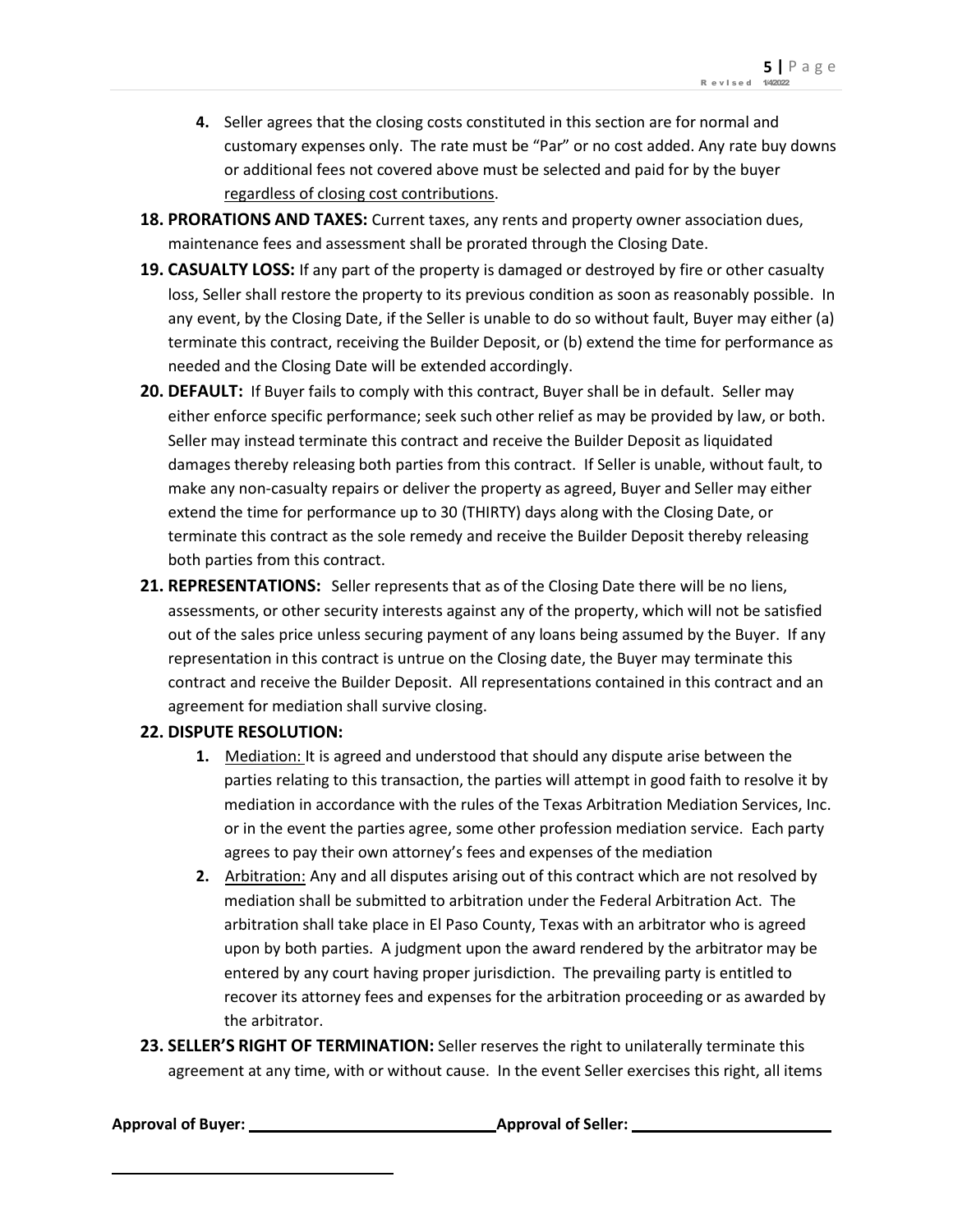paid by the Buyer except for upgrade charges and change orders, shall be reimbursed to the Buyer. **initials**

## **24. STATUTORY DISCLOSURES:**

- **1.** STATUTORY TAX DISTRICTS: This property **is not** situated in a utility or other statutory tax district. If the property is located in a statutory tax district, a disclosure notice will be attached.
- **2.** ANNEXATION: The property **is not** located outside of the stated city limits. Each municipality maintains a map that depicts its boundaries and extraterritorial jurisdiction. To determine if the property is located within a municipality's extraterritorial jurisdiction or is likely to be located within a municipality's extraterritorial jurisdiction, contact all municipalities located in the general proximity of the property for further information.
- **3.** PROPERTY **IS** LOCATED IN A CERTIFICATED SERVICE AREA OF A UTILITY SERVICE PROVIDER: Notice required by 13.257, water code: the real property, described in Section 2, that you are about to purchase may be located in a certificated water or sewer service area which is authorized by law to provide water or sewer service to the properties in the certificated area. If your property is located in a certificated area there may be special costs or charges that you will be required to pay before you can receive water or sewer service. There may be a period required to construct lines or other facilities necessary to provide water or sewer service to your property. You are advised to determine if the property is in a certificated area and contact the utility service provider to determine the cost that you will be required to pay and the period, if any, that is required to provide water or sewer service to your property. The undersigned Buyer herby acknowledges receipt of the foregoing notice at or before the execution of a binding contract of purchase of the real property.
- **4.** PUBLIC IMPROVEMENT DISTRICTS: The property **is not** in a public improvement district.
- **25. AGREEMENT OF PARTIES:** This contract contains the entire agreement of the parties; the parties (buyer and seller) are not bound by any oral expression or representation of any agent of either party. All agreements are documented in this contract, and can only be changed by written agreement.
- **26. CONSULT YOUR ATTORNEY:** This is intended to be a legally binding contract. READ IT CAREFULLY. If you do not understand the effect of the contract, consult your attorney BEFORE signing.
	- **1. Buyer's Attorney: OR,**
	- **2.** I am understanding of the terms of this contract and have chosen not to consult an attorney. **initials**

### **27. BROKER/REAL ESTATE AGENT REPRESENTATION:**

**1.** Customer certifies that there is is not (circle one) an agreement for representation from a Real Estate Broker or Agent.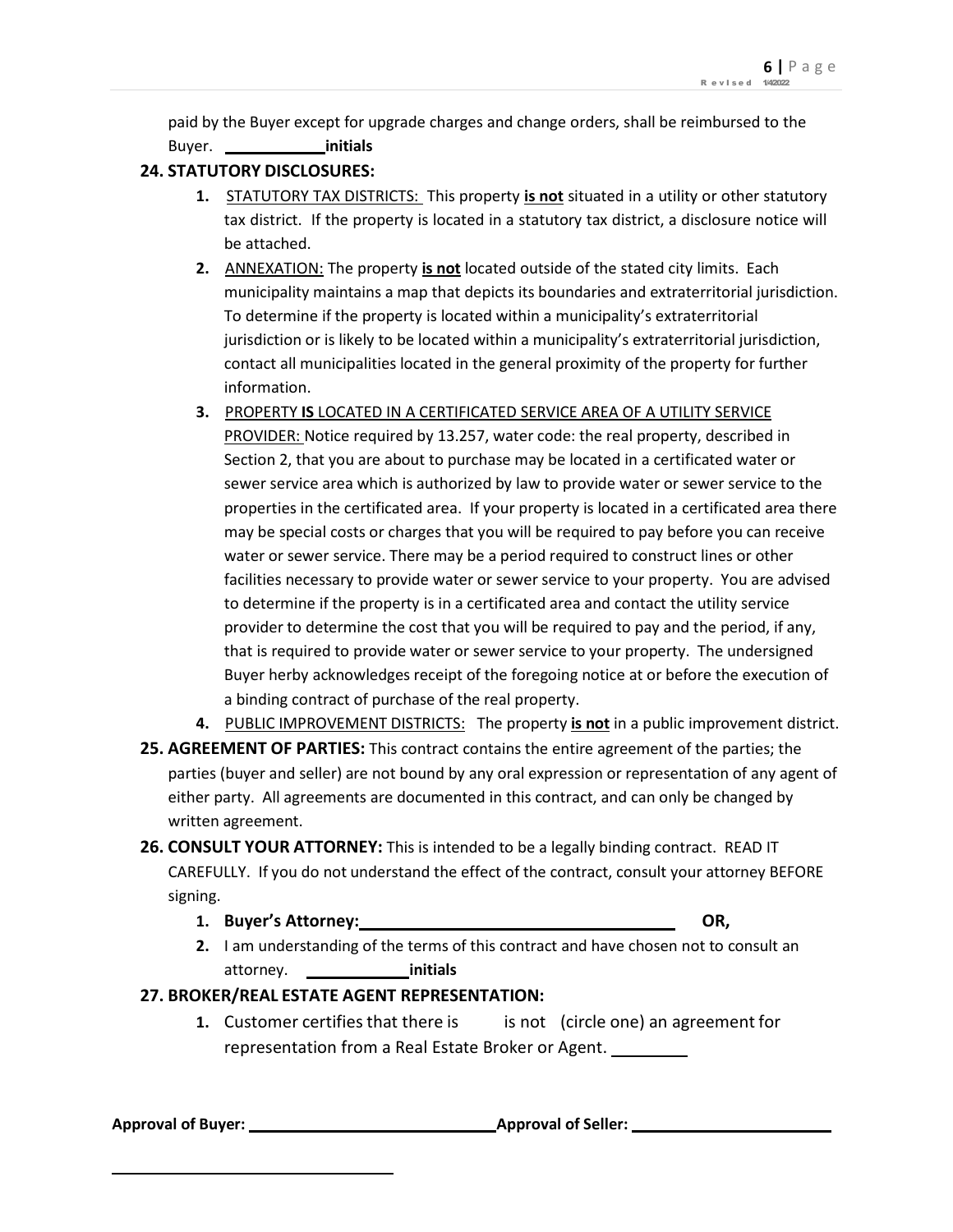- **2.** , a licensed real estate agent affiliated with a licensed broker of the state of Texas, has represented the buyer in this transaction and was the procuring cause of this transaction. Seller agreesto pay the buyer's agent commission as agreed and entered into this contract only.
- **3.** Buyer represents that the buyer has not dealt with any other Agents, Brokers, or salesperson other than disclosed here in writing. Buyer agrees to indemnify and hold the seller harmless from and against any and all liabilities, expenses, or attorney's fees sustained or incurred by the seller from any actions by the buyer. The provisions here shall survive closing.
- **4.** Broker and/or real estate agent acknowledgesthat there shall not be any payment, rebate, or otherwise transfer of any commissions or referral fees to the buyer, relative of the buyer, or any member of the buyer's household.
- **5.** No commission shall be earned, due or payable if closing and funding do not occur for any reason.

| COMMISSION OR REFERRAL %<br>(Circle one)<br>28. EXISTING HOME ACKNOWLEDGEMENT (must initial one) |                                                                                                                                                          |
|--------------------------------------------------------------------------------------------------|----------------------------------------------------------------------------------------------------------------------------------------------------------|
| 0r                                                                                               | Buyer represents to Seller that Buyer does not currently own other real estate                                                                           |
|                                                                                                  | Buyer represent to Seller that Buyer does currently own other real estate.<br>Buyer intends to (circle one) sell rent other real estate currently owned. |

| Addenda that are part of this contract: |                                   |  |  |  |  |
|-----------------------------------------|-----------------------------------|--|--|--|--|
| Items and Allowance                     | Finance Addendum                  |  |  |  |  |
| <b>Construction Plans</b>               | <b>Contingency Sale Agreement</b> |  |  |  |  |
| <b>Subdivision Specific Disclosures</b> | Other:                            |  |  |  |  |
| Landscaping Addendum                    |                                   |  |  |  |  |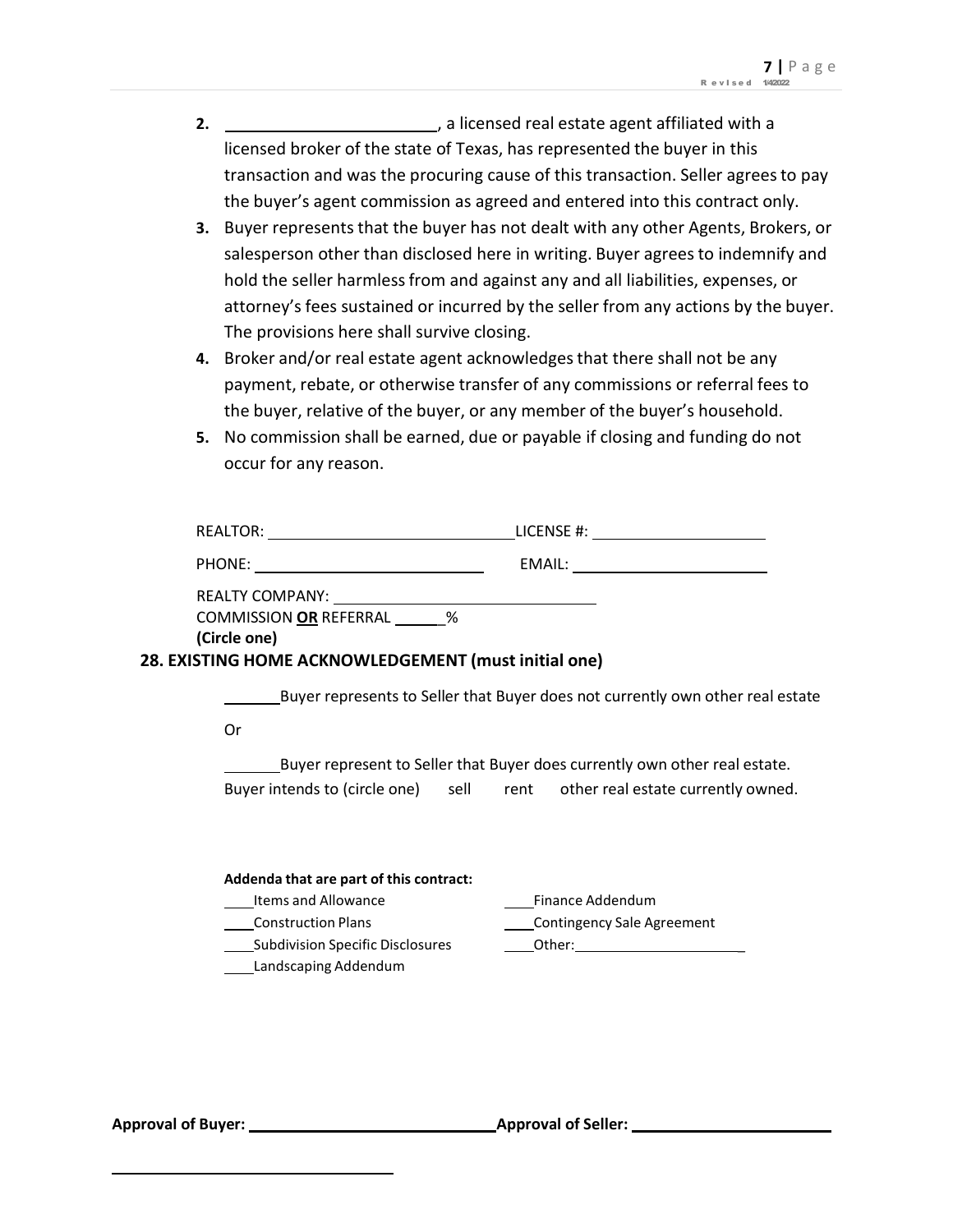|                                                                                           | Revised 11/2016 |  | $8$   Page      |
|-------------------------------------------------------------------------------------------|-----------------|--|-----------------|
|                                                                                           |                 |  | Date:           |
|                                                                                           |                 |  |                 |
| <b>BUYER'S</b>                                                                            |                 |  | <b>ADDRESS:</b> |
|                                                                                           |                 |  |                 |
|                                                                                           |                 |  |                 |
| SELLER: Flair Homes Texas                                                                 |                 |  |                 |
| SELLER'S ADDRESS: 6300 ESCONDIDO DR. EL PASO TX 79912                                     |                 |  |                 |
| SELLER'S PHONE: (0): 915-584-8629 (F): 915-225-0087                                       |                 |  |                 |
|                                                                                           |                 |  |                 |
|                                                                                           |                 |  |                 |
|                                                                                           |                 |  |                 |
| Buyer and Seller herby understand and agree to this contract and terms as stated.         |                 |  |                 |
|                                                                                           |                 |  |                 |
|                                                                                           |                 |  |                 |
|                                                                                           |                 |  |                 |
| Builder Deposit: \$ has been received. Must be either a Personal Check or Cashier's Check |                 |  |                 |

made out to builder. Received by: Date: